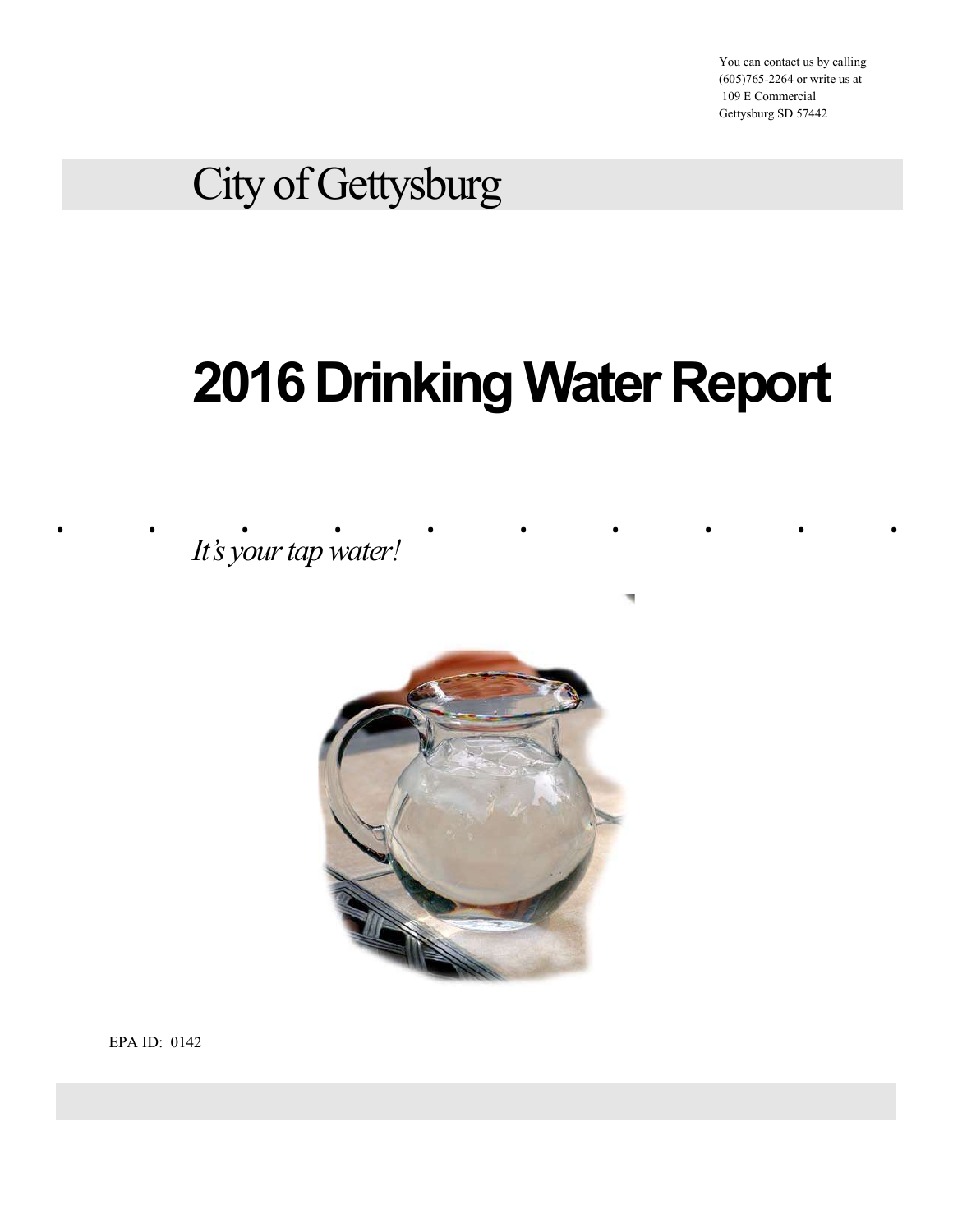# Water Quality

. . . . . . .

. . .

Last year, the City of Gettysburg monitored your drinking water for possible contaminants. This brochure is a snapshot of the quality of the water that we provided last year. Included are details about where your water comes from, what it contains, and how it compares to Environmental Protection Agency (EPA) and state standards. We are committed to providing you with information because informed customers are our best allies.

### Water Source

We serve more than 1,162 customers an average of 124,000 gallons of water per day. Our water is surface water that we purchase from another water system. The state has performed an assessment of our source water and they have determined that the relative susceptibility rating for the Gettysburg public water supply system is low.

For more information about your water and information on opportunities to participate in public meetings, call (605)765- 2264 and ask for Daniall Ablott.

### Additional Information

The sources of drinking water (both tap water and bottled water) include rivers, lakes, streams, ponds, reservoirs, springs, and wells. As water travels over the surface of the land or through the ground, it dissolves naturally-occurring minerals, and can pick up substances resulting from the presence of animals or from human activity.

Contaminants that may be present in source water include:

- Microbial contaminants, such as viruses and bacteria, which may come from sewage treatment plants, septic systems, agricultural livestock operations, and wildlife.
- Inorganic contaminants, such as salts and metals, which can be naturally-occurring or result from urban stormwater runoff, industrial or domestic wastewater discharges, oil and gas production, mining, or farming.
- Pesticides and herbicides, which may come from a variety of sources such as agriculture, urban stormwater runoff, and residential uses.
- Organic chemical contaminants, including synthetic and volatile organic chemicals, which are by-products of industrial processes and petroleum production, and can also come from gas stations, urban stormwater runoff, and septic systems.
- Radioactive contaminants, which can be naturally-occurring or be the result of oil and gas production and mining activities.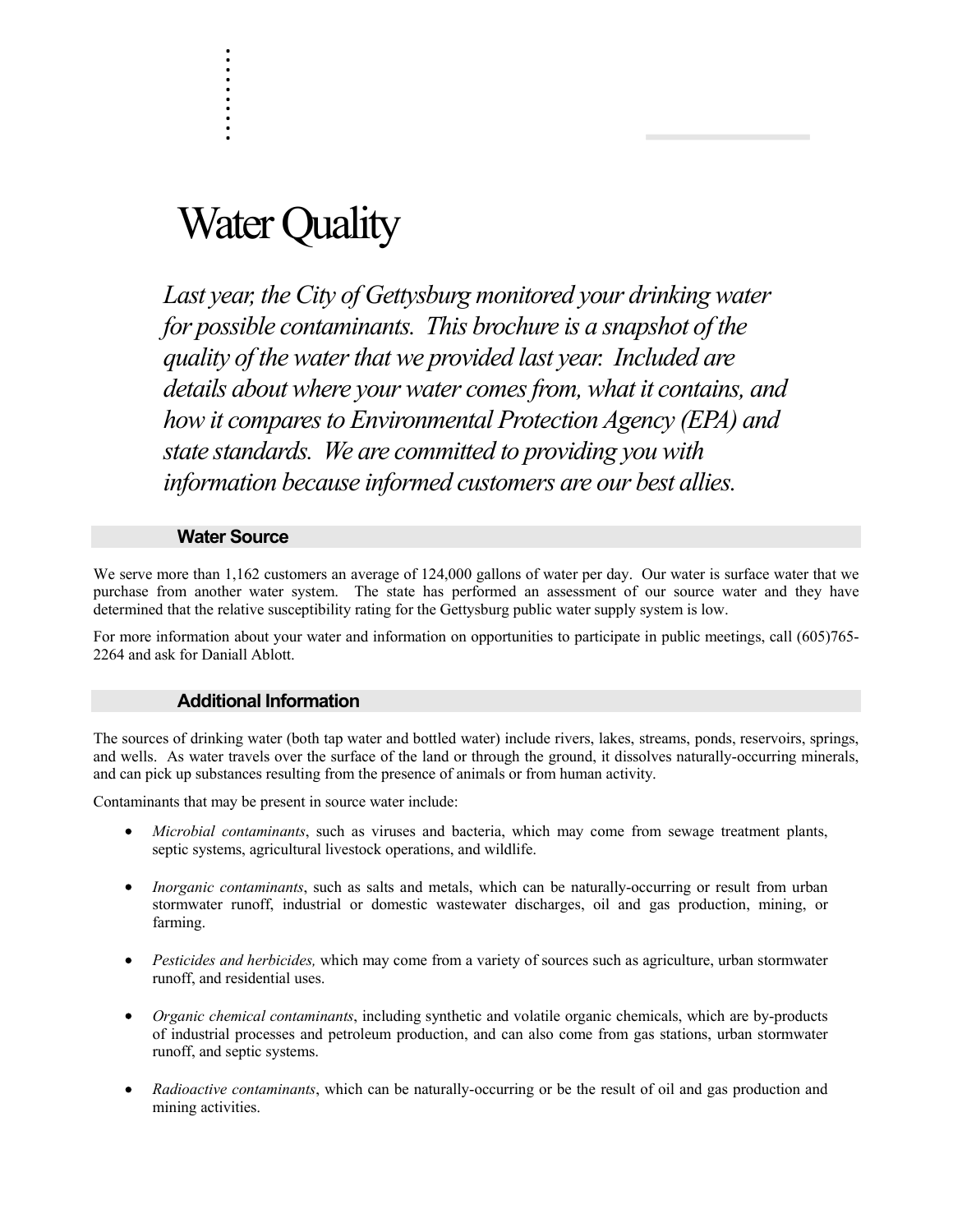In order to ensure that tap water is safe to drink, EPA prescribes regulations which limit the amount of certain contaminants in water provided by public water systems. FDA regulations establish limits for contaminants in bottled water which must provide the same protection for public health.

Drinking water, including bottled water, may reasonably be expected to contain at least small amounts of some contaminants. The presence of contaminants does not necessarily indicate that water poses a health risk. More information about contaminants and potential health effects can be obtained by calling the Environmental Protection Agency's Safe Drinking Water Hotline (800-426-4791).

Some people may be more vulnerable to contaminants in drinking water than the general population. Immunocompromised persons such as persons with cancer undergoing chemotherapy, persons who have undergone organ transplants, people with HIV/AIDS or other immune system disorders, some elderly, and infants can be particularly at risk from infections. These people should seek advice about drinking water from their health care providers. EPA/CDC guidelines on appropriate means to lessen the risk of infection by Cryptosporidium and other microbial contaminants can be obtained by calling the Environment Protection Agency's Safe Drinking Water Hotline (800-426-4791).

If present, elevated levels of lead can cause serious health problems, especially for pregnant women and young children. Lead in drinking water is primarily from materials and components associated with service lines and home plumbing. The City of Gettysburg public water supply system is responsible for providing high quality drinking water, but cannot control the variety of materials used in plumbing components. When your water has been sitting for several hours, you can minimize the potential for lead exposure by flushing your tap for 30 seconds to 2 minutes before using water for drinking or cooking. If you are concerned about lead in your water, you may wish to have your water tested. Information on lead in drinking water, testing methods, and steps you can take to minimize exposure is available from the Safe Drinking Water Hotline or at http://www.epa.gov/safewater/lead.

### Detected Contaminants

The attached table lists all the drinking water contaminants that we detected during the 2016 calendar year. The presence of these contaminants in the water does not necessarily indicate that the water poses a health risk. Unless otherwise noted, the data presented in this table is from testing done January 1 – December 31, 2016 The state requires us to monitor for certain contaminants less than once per year because the concentrations of these contaminants are not expected to vary significantly from year to year. Some of the data, though representative of the water quality, is more than one year old.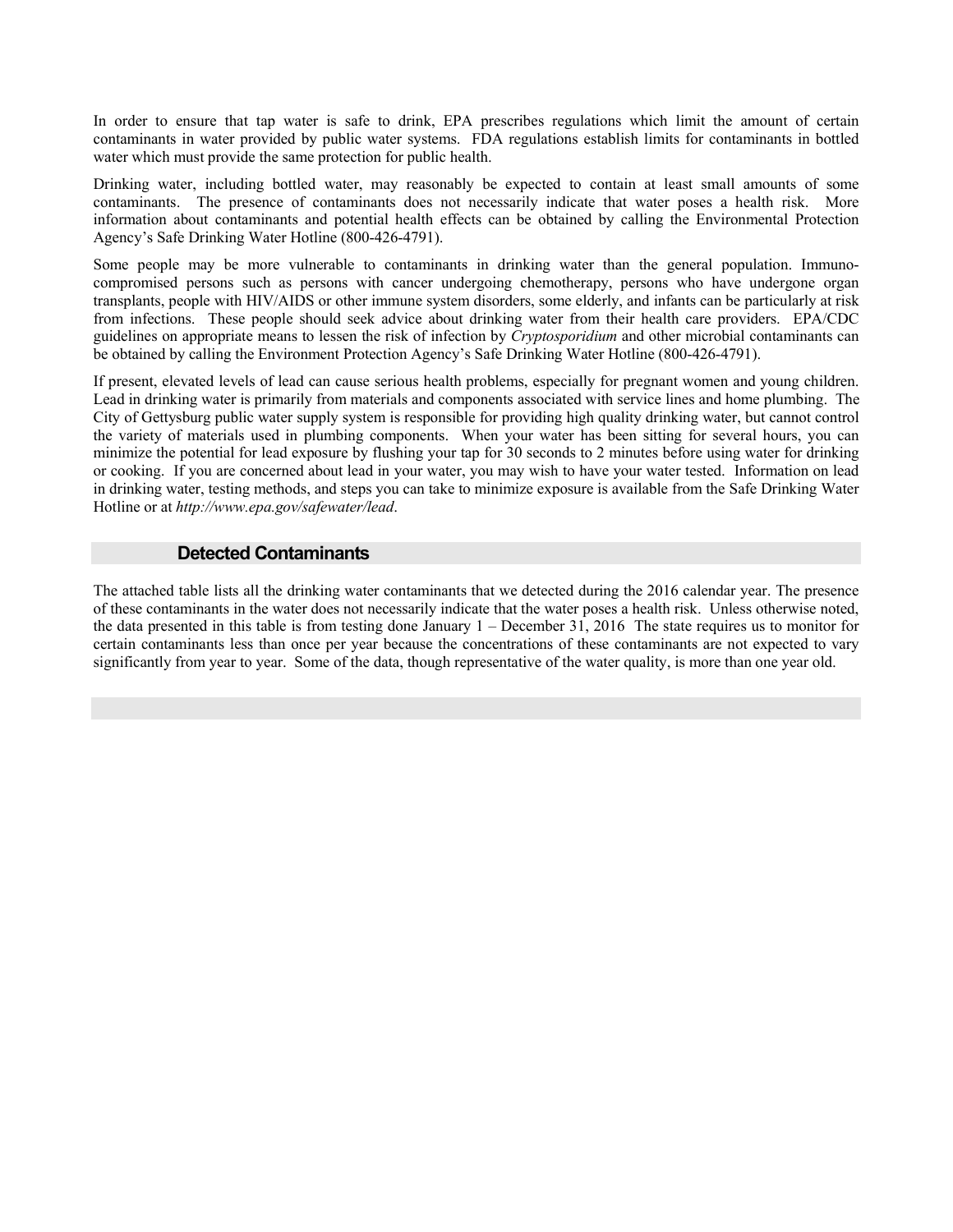## taminants For Gettysburg (EPA ID 0142)

### $\boldsymbol{a}$ ble:

|                                               |                | taminants For Gettysburg (EPA ID 0142)            |                      |                                                                |                                                                                                                                                           |  |
|-----------------------------------------------|----------------|---------------------------------------------------|----------------------|----------------------------------------------------------------|-----------------------------------------------------------------------------------------------------------------------------------------------------------|--|
| <i><b>able:</b></i>                           |                |                                                   |                      |                                                                |                                                                                                                                                           |  |
|                                               |                |                                                   |                      |                                                                | elevel of a contaminant in drinking water below which there is no known or expected risk to health. MCLGs allow for a margin of safety.                   |  |
|                                               |                |                                                   |                      |                                                                | t level of a contaminant that is allowed in drinking water. MCLs are set as close to the MCLGs as feasible using the best available treatment technology. |  |
|                                               |                |                                                   |                      |                                                                | ttended to reduce the level of a contaminant in drinking water. For turbidity, 95% of samples must be less than 0.3 NTU                                   |  |
|                                               |                |                                                   |                      | $*_{p}$ Ci/l: picocuries per liter(a measure of radioactivity) | *ppt: parts per trillion, or nanograms per liter                                                                                                          |  |
| iation absorbed by the body)                  |                |                                                   |                      | *ppm: parts per million, or milligrams per liter(mg/l)         | *ppq: parts per quadrillion, or picograms per liter                                                                                                       |  |
|                                               |                |                                                   |                      | *ppb: parts per billion, or micrograms per liter(ug/l)         | *pspm: positive samples per month                                                                                                                         |  |
| <b>Test Sites &gt;</b><br><b>Action Level</b> | Date<br>Tested | <b>Highest</b><br>Level<br><b>Allowed</b><br>(AL) | <b>Ideal</b><br>Goal | <b>Units</b>                                                   | <b>Major Source of Contaminant</b>                                                                                                                        |  |
|                                               | 09/15/14       | $AL=1.3$                                          | $\bf{0}$             | ppm                                                            | Corrosion of household plumbing systems; erosion of natural deposits; leaching from<br>wood preservatives.                                                |  |
|                                               |                |                                                   |                      |                                                                |                                                                                                                                                           |  |

| iation absorbed by the body)                  |                              |                                                    | *pCi/l: picocuries per liter(a measure of radioactivity)<br>*ppm: parts per million, or milligrams per liter(mg/l)<br>*ppb: parts per billion, or micrograms per liter(ug/l) |              | *ppt: parts per trillion, or nanograms per liter<br>*ppq: parts per quadrillion, or picograms per liter<br>*pspm: positive samples per month |
|-----------------------------------------------|------------------------------|----------------------------------------------------|------------------------------------------------------------------------------------------------------------------------------------------------------------------------------|--------------|----------------------------------------------------------------------------------------------------------------------------------------------|
| <b>Test Sites &gt;</b><br><b>Action Level</b> | <b>Date</b><br><b>Tested</b> | <b>Highest</b><br>Level<br><b>Allowed</b><br>(AL)  | <b>Ideal</b><br>Goal                                                                                                                                                         | <b>Units</b> | <b>Major Source of Contaminant</b>                                                                                                           |
| 0                                             | 09/15/14                     | $AL=1.3$                                           | $\overline{0}$                                                                                                                                                               | ppm          | Corrosion of household plumbing systems; erosion of natural deposits; leaching from<br>wood preservatives.                                   |
| $\theta$                                      | 09/15/14                     | $AL=15$                                            | $\bf{0}$                                                                                                                                                                     | ppb          | Corrosion of household plumbing systems; erosion of natural deposits.                                                                        |
| Range                                         | <b>Date</b><br>Tested        | <b>Highest</b><br>Level<br><b>Allowed</b><br>(MCL) | <b>Ideal</b><br>Goal<br>(MCLG)                                                                                                                                               | <b>Units</b> | <b>Major Source of Contaminant</b>                                                                                                           |
| $ND - 4$                                      | 09/27/16                     | 15                                                 | $\mathbf{0}$                                                                                                                                                                 | pCi/1        | Erosion of natural deposits.                                                                                                                 |
|                                               | 03/19/13                     | 6                                                  | 6                                                                                                                                                                            | ppb          | Discharge from petroleum refineries; fire retardants; ceramics; electronics; solder.                                                         |
|                                               | 03/19/13                     | 10                                                 | NA                                                                                                                                                                           | ppb          | Erosion of natural deposits; runoff from orchards; runoff from glass and electronics<br>production wastes.                                   |
|                                               | 03/19/13                     | 2                                                  | 2                                                                                                                                                                            | ppm          | Discharge of drilling wastes; discharge from metal refineries; erosion of natural deposits.                                                  |
|                                               | 03/19/13                     | 100                                                | 100                                                                                                                                                                          | ppb          | Discharge from steel and pulp mills; erosion of natural deposits.                                                                            |
|                                               | 01/13/16                     | 4                                                  | 4                                                                                                                                                                            | ppm          | Erosion of natural deposits; water additive which promotes strong teeth; discharge from<br>fertilizer and aluminum factories.                |
| $0.45 - 0.63$                                 |                              |                                                    |                                                                                                                                                                              |              |                                                                                                                                              |
| $3.78 - 86.5$                                 | 12/13/16                     | -60                                                | $\theta$                                                                                                                                                                     | ppb          | By-product of drinking water chlorination. Results are reported as a running annual<br>average of test results.                              |
| $ND - 50.4$                                   | 11/09/16                     | -60                                                | $\theta$                                                                                                                                                                     | ppb          | By-product of drinking water chlorination. Results are reported as a running annual<br>average of test results.                              |
|                                               | 03/19/13                     | 50                                                 | 50                                                                                                                                                                           | ppb          | Discharge from petroleum and metal refineries; erosion of natural deposits; discharge<br>from mines.                                         |
| positive samples                              |                              | $5\%$                                              | $\overline{0}$                                                                                                                                                               | pspm         | Naturally present in the environment.                                                                                                        |
| $42.2 - 61.4$                                 | 12/13/16                     | 80                                                 | $\theta$                                                                                                                                                                     | ppb          | By-product of drinking water chlorination. Results are reported as a running annual<br>average of test results.                              |